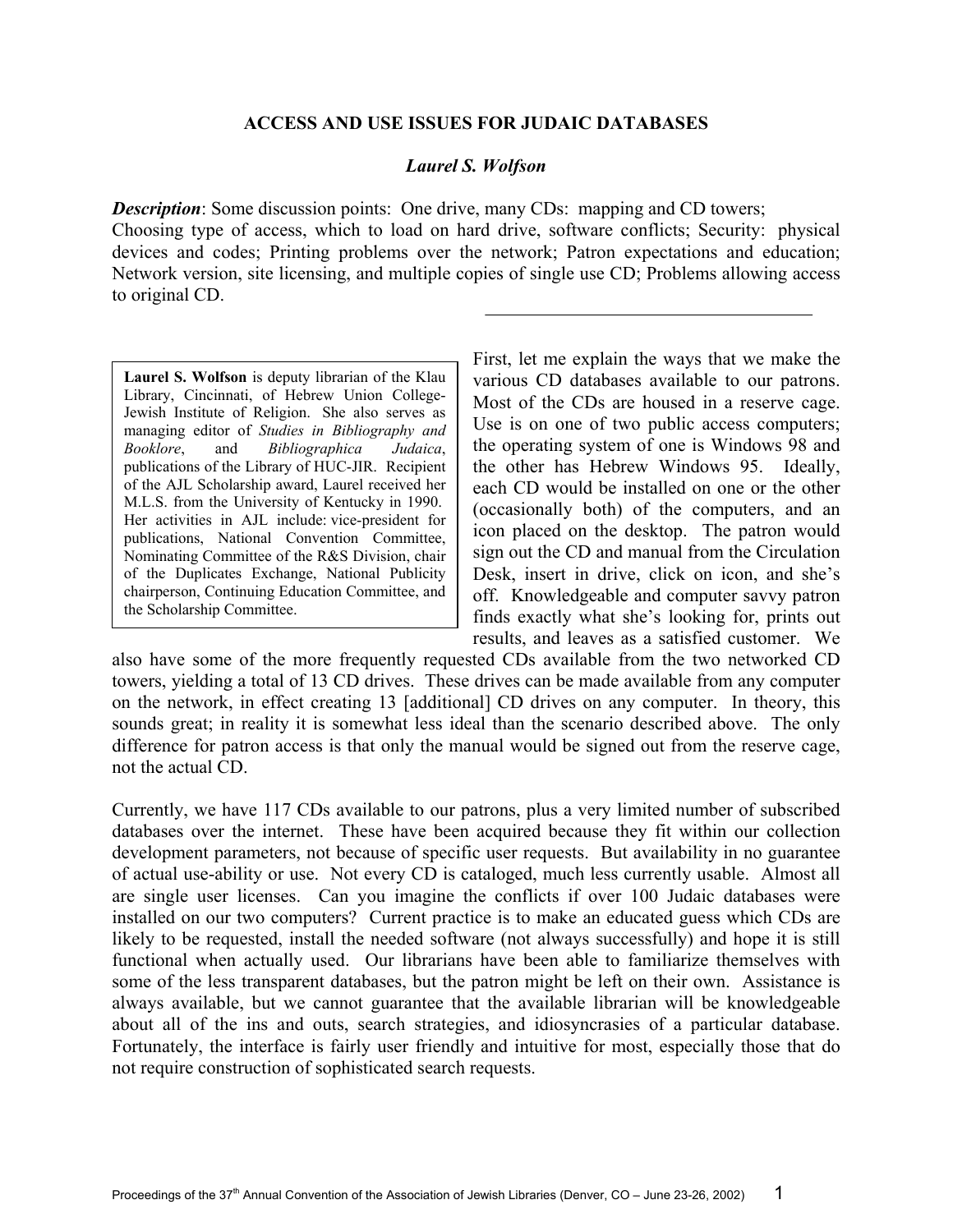Worst case scenario has happened one of three ways, and worst is really not so terrible. Scenario One: A patron requests a database that is not installed. The choice is either to wait, hopefully no more than a couple of hours, or to see if another resource can supply the needed information. Scenario Two: A database that worked perfectly when installed or last used no longer functions properly. This could be the result of a conflict from another installation, network or operating system changes or upgrades that have unexpected ramifications, or patrons, whether inadvertently or deliberately, making changes that have results similar to authorized changes/upgrades. Scenario Three: For no discernable reason, the database does not work any more. Best solution after all troubleshooting efforts meet with failure is to uninstall and reinstall the software.

Installation itself is often problematic. Older CDs may be unable to recognize any drive but d:\ as a source. Some computers may have the hard drive partitioned into two or more sections; this is a legacy from earlier operating systems being incapable of handling so much memory – no longer necessary but still encountered. The resulting name of the CD drive  $(e \setminus, f \setminus, etc.)$  can be a problem, and so can those 13 virtual drives from the CD towers. Theoretically, I know it's possible to do lots of renaming and edit the Windows registry, but there are some things best left to the Information Systems folks. Also, some software is very touchy about the order it is installed; this was especially true of some of the earlier versions of Bar Ilan. And, of course, there are the security hasps, which all want to be first or last in the serial port. But the CD tower may not have a serial port, or the one that exists may not be recognized by the software. We have an additional problem with the security hasps because of how the CDs are signed out for use. The users may not realize that they are required, don't know how or where to attach them, and may forget to remove and return them with the CD.

No network version exists for most of the CD databases, even though we would prefer that option. If you have public access computers, and not "just" secure network installations of the databases, then you might have security software installed on the PCs. Fortress is used in our Library, but we cannot get it to work with Hebrew Windows. This software, while doing what is needed, can create conflicts – restricted access to various functions such as writing even a temp file to the hard drive or blocking internet access may completely disable a database.

I just stated that no network version exists for many of our databases. I am not attempting access outside of the wired campus, only within the intranet. It would be preferable to have the possibility of access from anywhere on campus. For most of the databases it is not a problem since the level of use is anticipated to be minimal, and certainly no more than one simultaneous user. But for those that are used often, or that a faculty member may want access to from a study or classroom, access not restricted to a particular physical location would be tremendously beneficial both for research and teaching.

One database, *Encyclopadia Judaica*, is available over the network. A network version with five simultaneous user licenses, was purchased and installed on the Citrix server almost at the very beginning, and the access software is installed on the PC of every Library staff member who needs it to fulfill job responsibilities. We also provide access for faculty members in their studies, for other departments as needed, and through the public access computers and dumb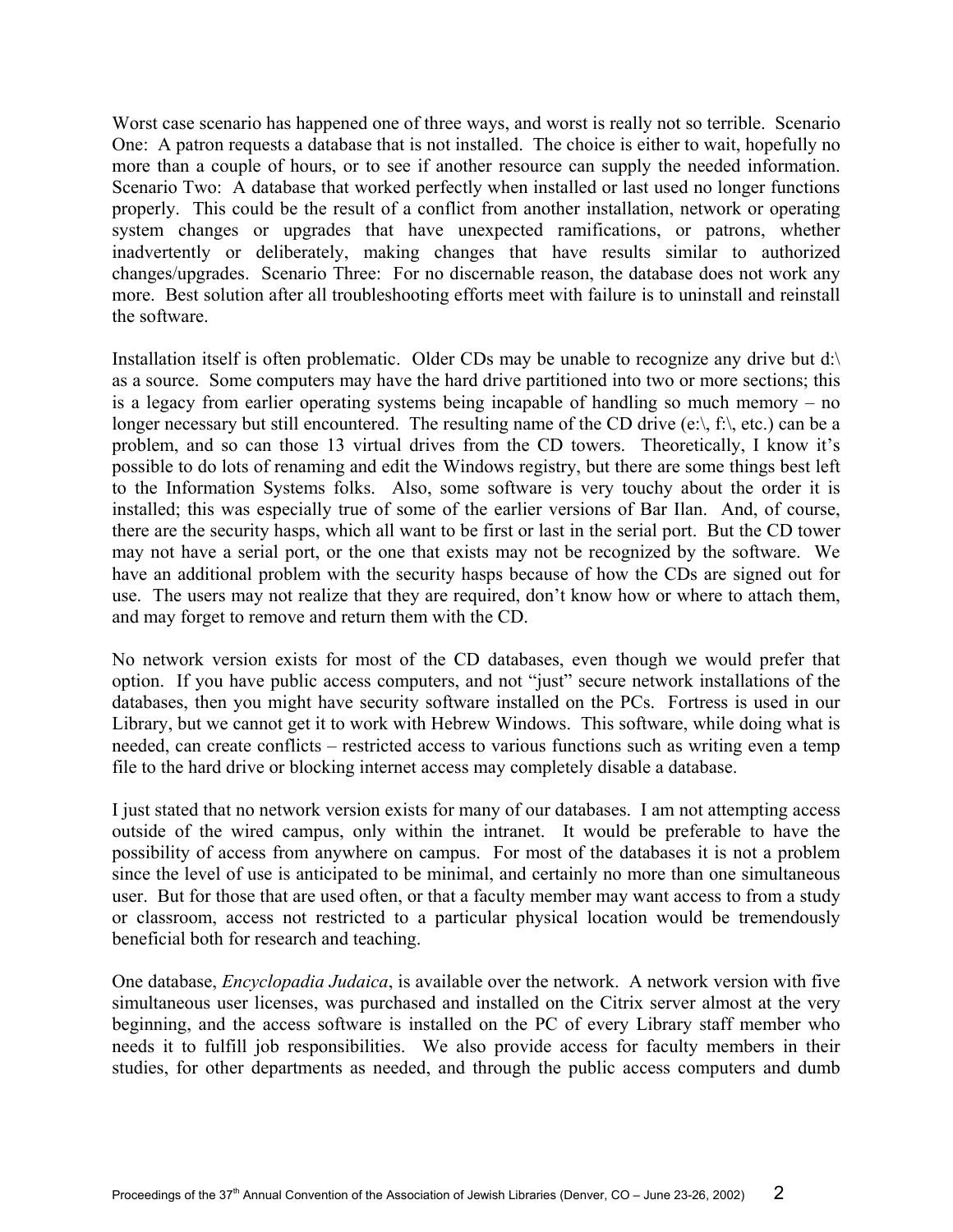terminals in the Library. It is even available through dial-in access, but, depending on speed of access, may not be worth using.

We have purchased Bar Ilan 9, network version for five simultaneous users for each of our three US campuses. [Up until yesterday, no one has been able to improve on local, single-user access.] We followed the instructions, and the PC works perfectly as a single-user installation. Even after trying anything and everything, including renaming drives and editing the Windows registry, we have had no success. Our Jerusalem campus had installed an earlier version both in the Library and at the computer lab. I've emailed the local IS technician and am waiting for some sage advice. When I wrote to Batya Kaplan, our Jerusalem librarian, and asked if the Hebrew directions were any better than the English version, she replied that a translation would not be helpful since they were even worse! Bar Ilan has not yet responded to a request for assistance. If the database was not of such high quality and in such high demand, I would recommend abandoning the network installation. Of course, it is possible to successfully install Bar Ilan 9. But for us, this database has already cost thousands of dollars and is not yet fully functional.

Phil Miller, our NY Librarian, informed me at convention that his IS technician claims success; this has not been independently verified.<sup>[1](#page-2-0)</sup>

Let me give you some more examples from our experience at the Klau Library, Cincinnati.

Old Testament Abstracts -- Works fine when installed, but rarely if ever for the patrons. We finally had to disable the security software before it would work. The reason it worked after installation appears to have been related to merely logging off rather than shutting down the computer. At least that's the only explanation I've been able to fabricate.

BibleWorks – We're up to version 5 since this is somewhat heavily used by our graduate students. It is suggested to download the contents of the disk to the hard drive to speed up access; the CD is still required and I detect no difference in speed of access.

Dead Sea Scrolls – is almost a success story. All three CDs are located in one of the towers, drives were successfully mapped, installation proceeded seamlessly. So where is the problem? I tried to install the separate use software for CD #3 on a Win 98 instead of 95 machine, and it doesn't work properly. The company agrees with me; it doesn't work with this setup.

Henkind Talmud Database – This actually works fine, but only on a Hebrew Windows operating system – not Hebrew enabled. The only reason I mention this is that sometimes it's the really small stuff that trips you up. It's necessary to have access to a telephone for an unlocking code during installation. Physical proximity to a phone was a real problem, as well as different office hours and staff un-availability.

Masterdaf – The last database that I'll mention. This is a subscription that I purchased with my credit card over the internet for our Library. Everything works beautifully and the faculty

 $\overline{a}$ 

<span id="page-2-0"></span> $1$  The database has since been successfully installed on all three campuses and is working perfectly. We disregarded portions of the installation instructions and proceeded intuitively to achieve success.